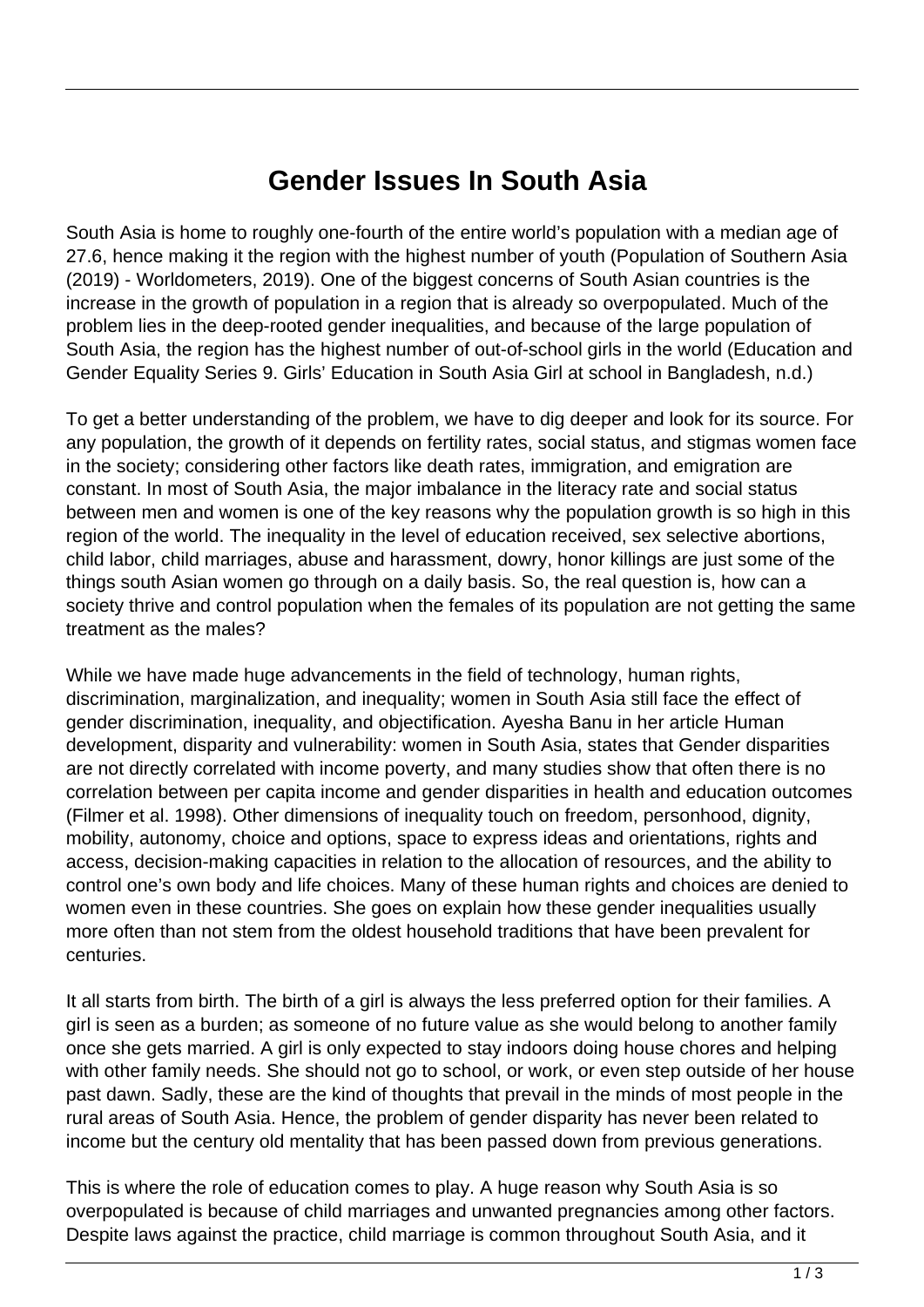effectively puts a stop to the educational progress of many girls (Education and Gender Equality Series 9. Girls' Education in South Asia Girl at school in Bangladesh, n.d.) Girls lower than the age of fifteen are getting married and this is usually seen as families getting rid of their "burden". Furthermore, most girls drop out of schools, or colleges, because their parents would rather get them married off and use that money for dowry than invest it in their education. Girls all over South Asia receive less encouragement, and investment, when it comes to getting a proper education. With little to no knowledge of the human anatomy and sex-education, these girls who are barely teenagers experience pregnancy from a very young age. They end up having multiple pregnancies by the time they are twenty-five.

Another crucial concern for most parents not sending girls to school is the case of sexual harassment which again stems from lack of education. Countries like India, Pakistan, and Bangladesh make up most of the population of South Asia. The social stigmas and gender roles are so strong there, it is nearly impossible to change the mindset of people who have been brainwashed with the same mentality since the 1900s. The notion of "women should wear fewer revealing clothes out in public to avoid getting harassed' is deeply engrained in the ever so patriarchal societies of most South Asian countries. The focus has always been on the do's and don'ts of women rather than men which is why sexual abuse and harassment like "eve teasing" is so widely reported in these areas. Because of this, parents from poorer neighborhoods are always reluctant to send their daughters to school and receive an education. A girl runs the risk of being harassed, assaulted, abducted, or even murdered on the way to or from school, and she is by no means free from risk within the school. For this reason, many girls are withdrawn from school when they reach puberty. Girls who live at some distance from the school are particularly vulnerable; the further they have to travel to school, the more remote the area, the greater the potential risk. Some parents compromise by sending their daughters to a nearby school, even if it is known to be of poor quality, or it does not offer the full range of subjects. The girls' brothers are allowed to go farther afield to find a better-quality education (Education and Gender Equality Series 9. Girls' Education in South Asia Girl at school in Bangladesh, n.d.)

Jungho Kim's paper on Female education and its impact on fertility states that a school construction program that took place in Indonesia between 1973 and 1978 provides an example for a developing country. One study found that an increase in women's education by one year, compared to their husband's education level, reduced their fertility at age 25, by 0.1 children, on average [5]. A study on Nigeria investigated a universal primary education program that took place between 1976 and 1981 and found that it also influenced fertility behavior [6]. Accordingly, women with an additional year of schooling had, on average, 0.26 fewer children before age 25 than they would otherwise have had. Both studies compared students from the same area before and after the education programs were introduced. Findings show innate differences in the preference for children between educated and uneducated women. However, they do not explain why better-educated women have fewer children nor do they determine which mechanisms (associated with education) were involved (Kim, 2016)

Learning from other countries, South Asian countries have also started to take steps to combat this problem. In Pakistan, Malala Yousafzai, youngest winner of the Nobel Peace Prize, is the pioneer of modern-day women's education rights. She took a bullet to the head while protesting against the Taliban who took over her hometown and shut down all schools and educational institutions. In Afghanistan, there are several radio stations run by women educating the public on cultural, social and humanitarian issues. The RAWA foundation of Afghanistan also supports